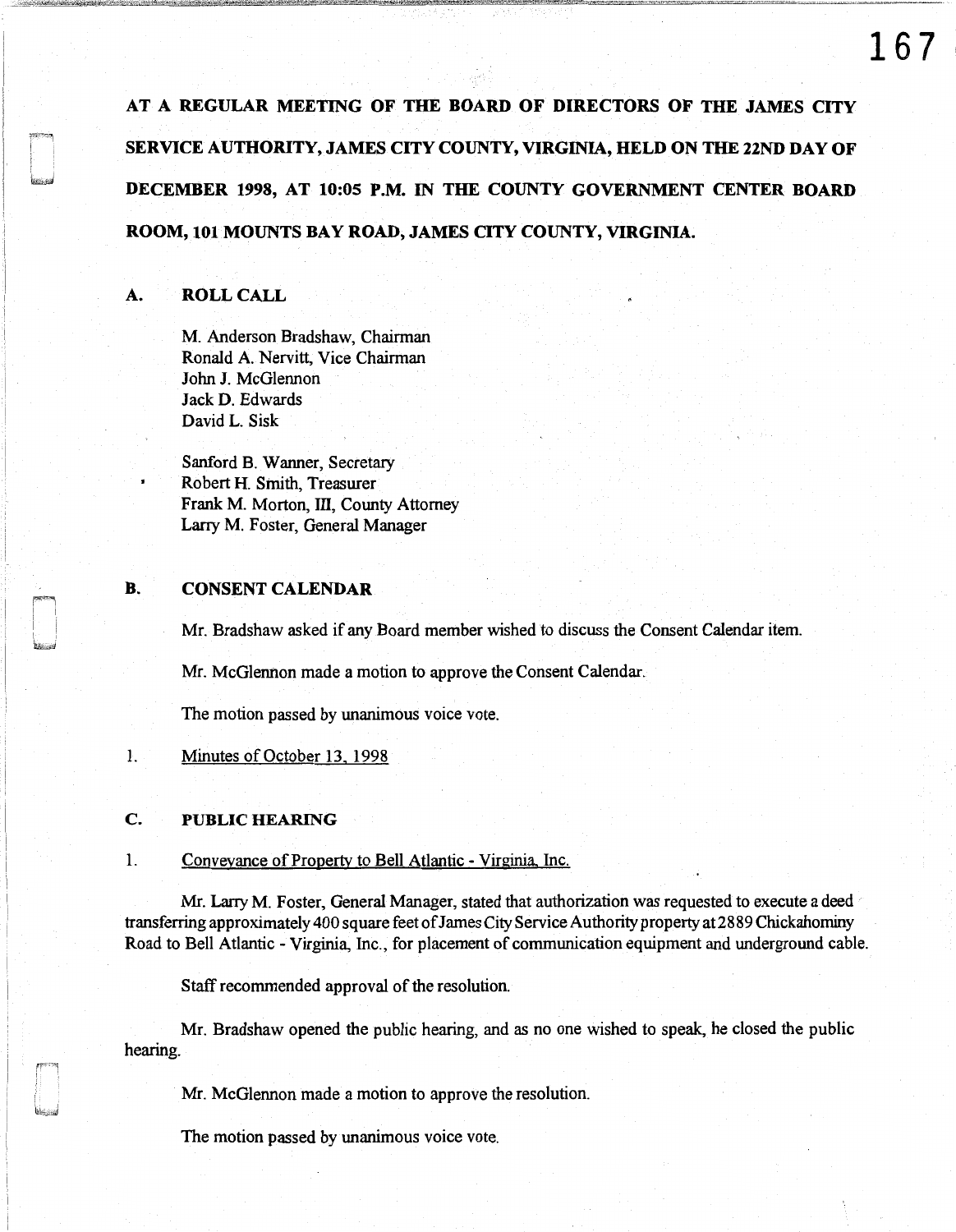# RESOLUTION

### DEED TO CONVEY RIGHT-OF-WAY TO

#### BELL ATLANTIC - VIRGINIA. INC.

- WHEREAS, Bell Atlantic Virginia, Inc., has requested an easement on James City Service Authority (JCSA) property located at 2889 Chickahominy Road; and
- WHEREAS, Bell Atlantic Virginia, Inc, has offered to pay \$4,000.00 to the JCSA to acquire 400 square feet of the County Property as designated on a Plat recorded in Deed Book 456, Page 711; and
- WHEREAS, there is no conflict between Bell Atlantic's proposal and the future use of the property planned by the JCSA.
- NOW, THEREFORE, BE IT RESOLVED that the Board of Directors of the James City Service Authority, James City County, Virginia, authorizes and directs the Chairman to execute a deed and any other document needed to convey the above-referenced property to Bell Atlantic - Virginia, Inc., in exchange for \$4,000.00.

# D. BOARD REQUESTS AND DIRECTIVES

Mr. Edwards made a motion to adjourn.

The motion passed by unanimous voice vote.

The Board adjourned at 10:08 p.m.

Sanford BWanner

 $\blacksquare$ u<br>und

n under<br>Broadway<br>New World

ri u

Secretary to the Board

122298bd.min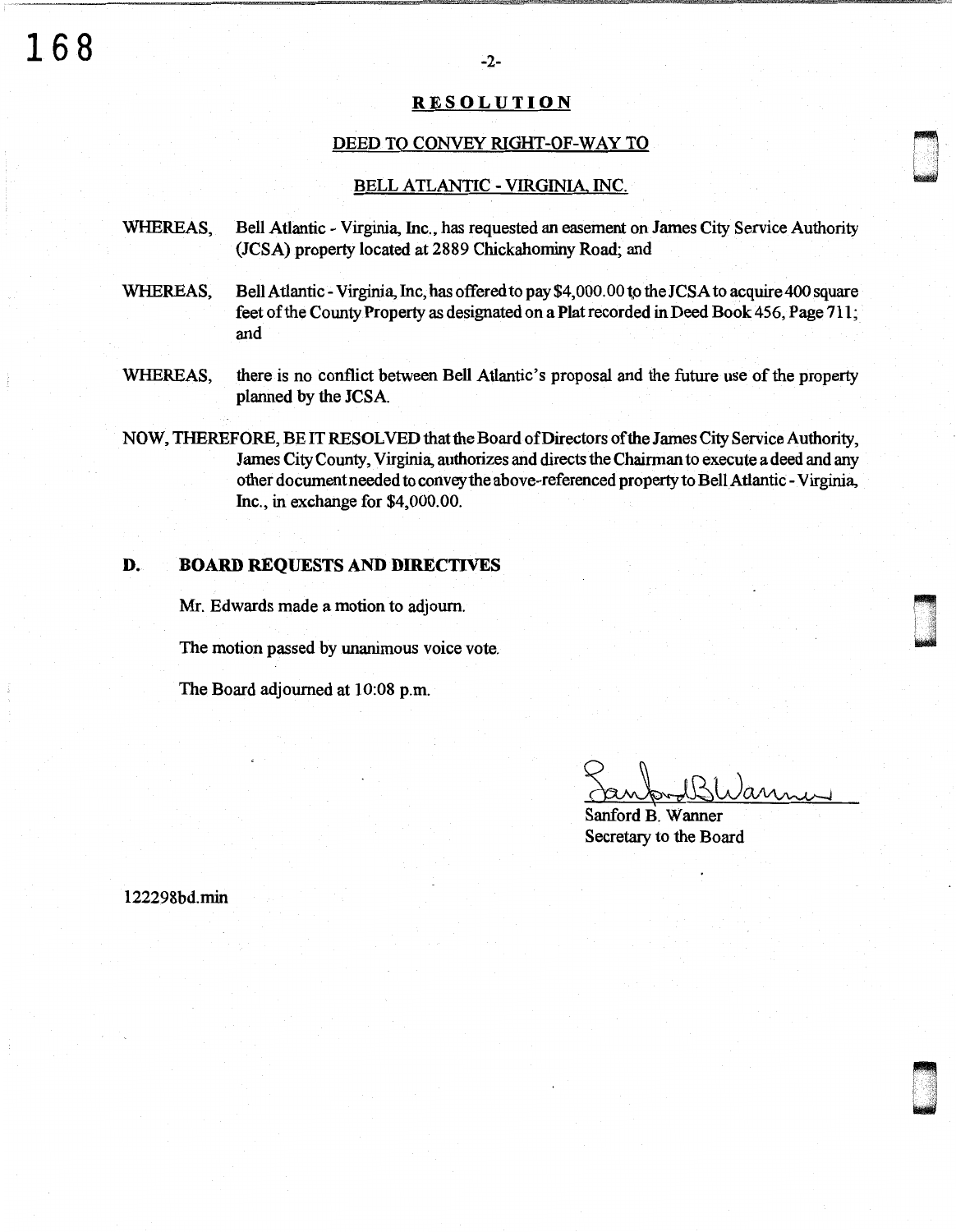## KNOWN ALL MEN BY THESE PRESENTS:

That in consideration of One Dollar (\$1.00) and other good and valuable consideration paid to: JAMES CITY SERVICE AUTHORITY hereinafter referred to as Grantor, by BELL-ATLANTIC - VIRGINIA, INC., hereinafter referred to as Grantee, the receipt of which is hereby acknowledged, the Grantor does hereby GRANT, BARGAIN, SELL, TRANSFER, and CONVEY unto the Grantee, its successors, assigns, lessees and agents,a Right-of-Way and easement with the right to erect, operate, maintain, replace and remove a communication system, on a site, as shown on the attached exhibit labeled "Exhibit A" plat showing Right-of-Way easement to be conveyed to Bell Atlantic - Virginia, Inc., together with the necessary electric service telephone cables and conduit to and from said building, cabinets, terminals, location markers, and other appurtenances as the Grantee may from time to time require, upon, under, across, and over the land which the undersigned own or in which the undersigned have any interest. The easement and rights herein conveyed shall be upon land located and designated as follows: as shown on the above described attached "Exhibit A" and upon, under along and over the roads, streets and highways adjoining the said land together with the right of Ingress and Egress over, under and through the adjacent lands of the Grantor, its successors and assigns for the purpose of this easement as shown on the attached "Exhibit A". Said land being located in the Powhatan District, County of James City, and State of Virginia.

Grantor reserves the right to use the portion of this easement pertaining to ingress and egress for purposes which will not interfere with Grantee's full enjoyment of the rights hereby granted; provided that Grantor shall not erect or construct any permanent structure or otherwise use the area contained within the easement so as to diminish or substantially interfere with Grantee's use of the same.

The Grantors warrant that together they possess both the fee simple title and present right-ofway dominion, control and possession of the property described herein; the Granters shall not erect or construct any permanent structure or otherwise use the area contained within the easement so as to diminish or substantially interfere with Grantee's use of the same.

The Grantors herein shall not be responsible for any damages to property or injuries to persons which may arise from or be incident to the use and occupation of the said premises, or for damages to the property of the Grantee, or for damages to the property or injuries to the person of the Grantee's officers, agents, servants, or employees, or others who may be on said premises at their invitation or the invitation of any one of them, arising from or incident to governmental activities; and the Grantee shall hold Grantor harmless from any and all such claims, additionally, the Grantors shall not be responsible for damages to property or injuries to persons which may arise from or be incident to the construction, maintenance, and use of the easement or improvements thereon.

It is the intent of the parties that this easement be perpetual, however, in the event the Grantee abandons the easement, Grantee warrants that, if requested to do so by either Grantor, it will remove any improvements made by it to the property and restore the premises to its original condition.